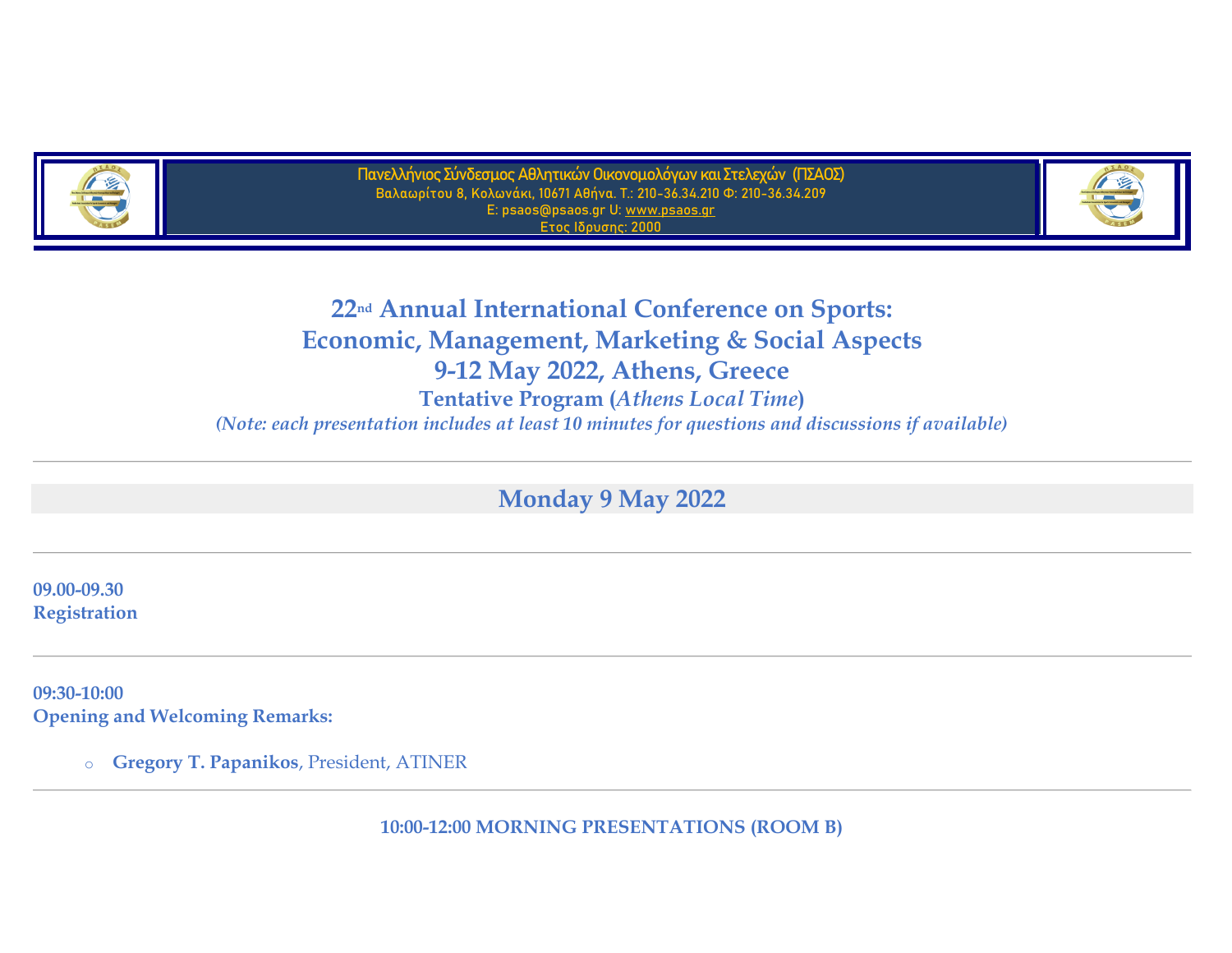- o **Gregory T. Papanikos**, President, ATINER. *Title: An Ex-Post Analysis of the 2004 Olympic Effect. [\(Full Paper\)](https://www.athensjournals.gr/sports/2022-9-1-4-Papanikos.pdf)*
- o **Yann Carin**, Associate Professor, University of Lille, France. *Title: How Fear, Serendipity and Leadership Impact Change: The Case of Economic Models of the French Men's Professional Basketball Clubs.*
- o **Mario Nicoliello**, Researcher, University of Genoa, Italy. *Title: The Impact of the Absence of Spectators on the Business Model of the Olympic Games.*
- o **Ken Roberts**, Emeritus Professor, University of Liverpool, UK. *Title: Back to Normal? Time Use, Work and Leisure in The UK Before, During, Between And Following the Covid-19 Lockdowns.*
- o **Ricardo Cardoso**, PhD Student, Lleida University, Spain. *Title: European Lex Sportiva – Myth or Reality?*

# **12:00-14:00 NOON PRESENTATIONS (ROOM A)**

- o **Junhao Hong**, Professor, State University of New York, USA. *Title: New Media-Generated Online Opinion Leaders in China and the Socio-Political Implications.*
- o **Ricarda Drüeke**, Associate Professor, University of Salzburg, Austria. **Corinna Peil**, Assistant Professor, University of Salzburg, Austria. *Title: Datafication on the Farm: An Exploration of Changing Practices of Professional Work and Everyday Life.*
- o **Jakub Jakubowski**, Assistant Professor, Adam Mickiewicz University in Poznan, Poland. *Title: Youth Online Functioning (#Yoof) between Creation and Translocation.*
- o **Hong Zeng**, Assistant Professor, Lingnan University, China. *Title: Entangling Bodily Discourses and Social Media: The Materialization of #MeToo in China.*

**14:00-15:00 Lunch**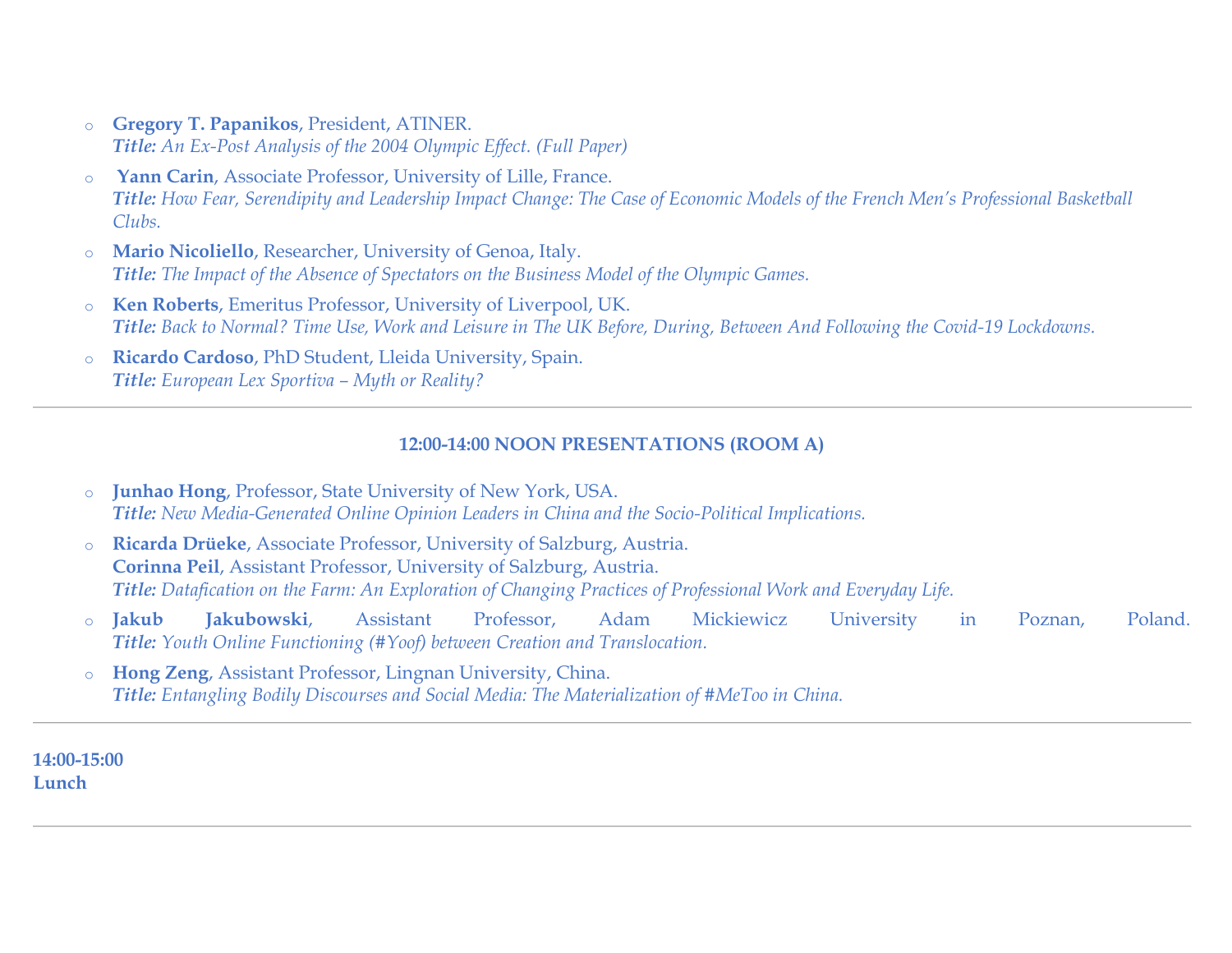## **15:00-16:30 AFTERNOON PRESENTATIONS (ROOM A)**

- o **Sam Coley**, Senior Lecturer, Birmingham City University, UK. *Title: UK Radio's Response to COVID-19: A Reappraisal of Radio as a 'Crisis' Medium through the Exploration of a Production Case Study.*
- o **Klaus Schoenbach**, Honorary Professor/Honorary Fellow, Zeppelin University/University of Amsterdam, Germany/The Netherlands. *Title: Mixed Messages: Contradictory Images of the U.S. News Media – a Time-Lapse Study in a Year of Crises.*
- o **Panagiota Koulouvari Rosenqvist**, Researcher, Stockholm School of Economics, Sweden. *Title: Communication Strategy with AI as Strategic Imperative, Challenging Existing Strategies, Business Models and Organizational Processes.*

# **16:30-18:00 AFTERNOON PRESENTATIONS (ROOM A)**

- o **Masudul Biswas**, Associate Professor, Loyola University Maryland, USA. *Title: Foreign-born Faculty Members' Teaching Experience in U.S. Mass Communication and Journalism Programs: How They Navigate Challenges.*
- o **Shravan Regret Iyer**, PhD Student, Rutgers University, USA. *Title: Understanding How News Content Utilizes Experiential Media in COVID-19 Storytelling: Findings from a Content Analysis.*
- Michael Damergis, Lecturer, Iona College, USA. *Title: Smyrna: Paradise is Burning, the Asa K. Jennings Story.*

**20:00-22:00 Greek Night**

**Tuesday 10 May 2022**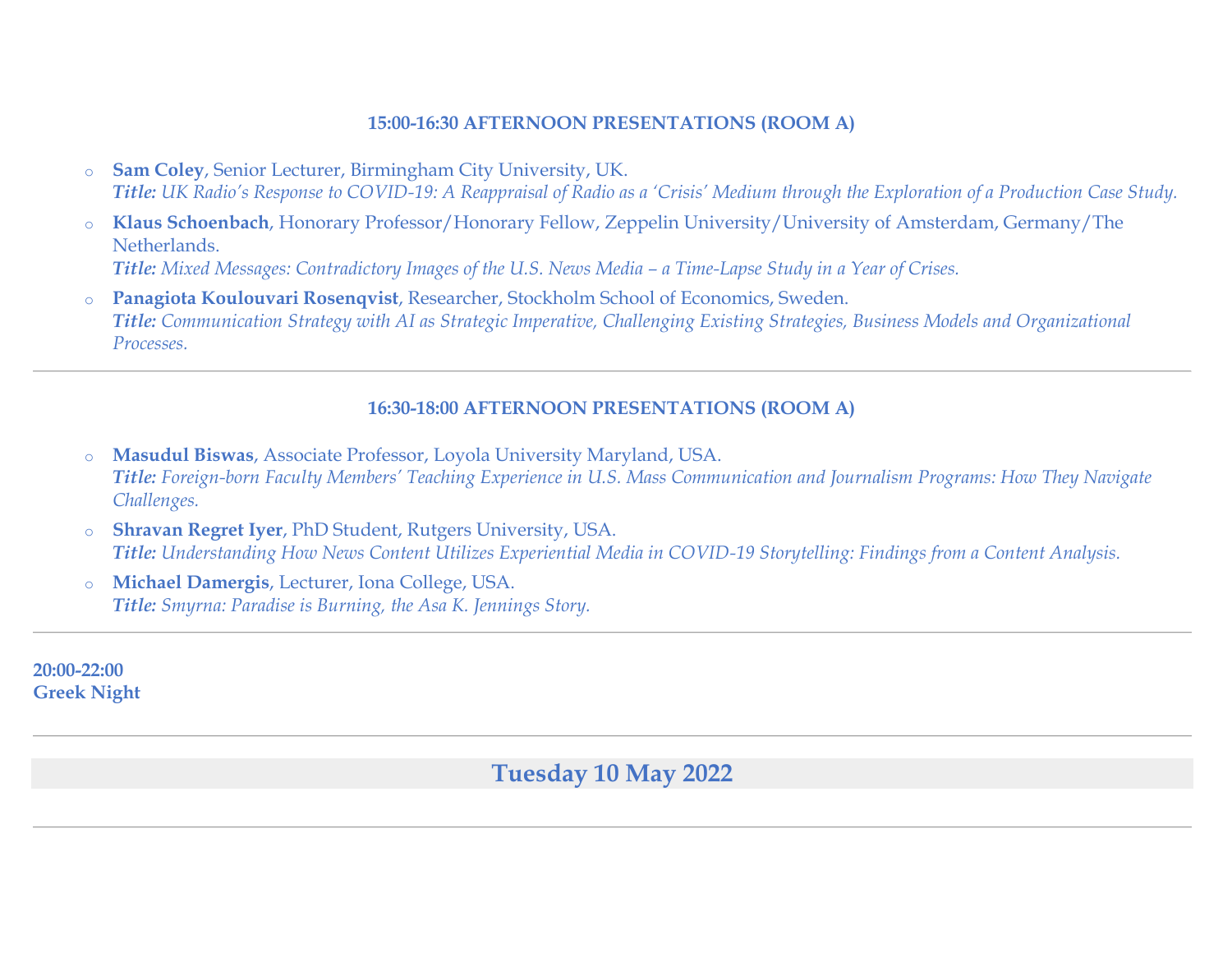#### **10:30-11:00**

**Jinah Seol**, Professor, Korea National Open University, South Korea. *Title: Hyperlocal Cooperation between Local Creators and Local Broadcaster.*

#### **11:00-13:00 MORNING PRESENTATIONS (ROOM A)**

- o **Samuel Seaman**, Professor, Pepperdine University, USA. *Title: A Model of Music, Personality, and Media Messaging.*
- o **Xheni Simaku**, Assistant Professor, Haliç University, Turkey. *Title: Generation Z Point of View about Cancel Culture: Activism or a New Power?*
- o **Robert Bergland**, Associate Professor, Northwest Missouri State University, USA. **Kendrick Calfee**, Student, Northwest Missouri State University, USA. **Elizabeth Brightwell**, Northwest Missouri State University, USA. *Title: Not Dead Yet: The Impact of Social Media, Ad Revenue and COVID on U.S. College Newspapers.*
- o **Sushreema Dutta Sensharma**, Associate Professor, University of Calcutta, India. *Title: Mohit Chattopadhyay's Plays: An Inspiring Communication.*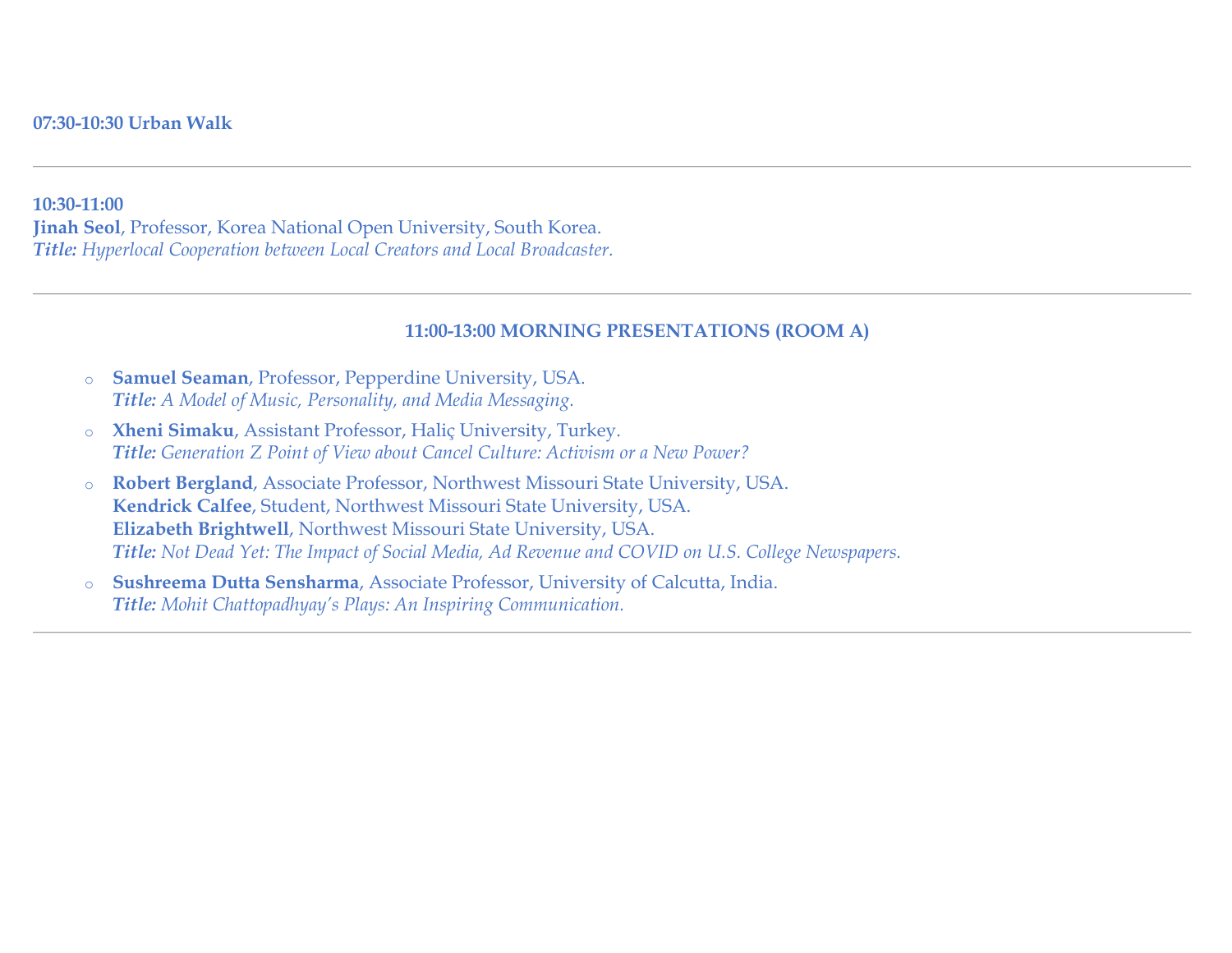## **13:00-15:00 NOON PRESENTATIONS (ROOM A)**

- o **Brian Semujju**, Lecturer, Makerere University, Uganda. *Title: Looking at Uganda's Digital Divide through the Correlates of the Digital Literacy Spectrum.*
- o **Maud Blose**, Lecturer, Durban University of Technology, South Africa. *Title: Exploring Gender Identities of Females in Durban as Represented and Negotiated through Stereotypes by South African Soap Operas Generations: The Legacy and Isidingo: The Need.*
- o **Noura Al Obeidli**, Researcher, New York University, Abu Dhabi, UAE. *Title: Emirati Women Journalists: Bargaining with Patriarchy in Search of Equality.*
- o **Lorenzo Dalvit**, Associate Professor, Rhodes University, South Africa. *Title: Towards a Decolonial Curriculum for a Critical Digital Media Masters Course in South Africa.*

## **15:00-16:00 Lunch**

# **16:00-18:00 AFTERNOON PRESENTATIONS (ROOM A)**

- o **Amy Eperthener**, Assistant Athletic Trainer, Edinboro University, USA. *Title: Financial and Management Barriers to Safety Education in Youth Sports in the United States.*
- o **Chevelle Hall**, Associate Professor, Virginia State University, USA. *Title: Preparing Students for the Sport Management Industry.*
- o **Kostas Karadakis**, Associate Professor, Southern New Hampshire University, USA. **Maria Manus Painchaud**, Retired Professor, Southern New Hampshire University, USA. *Title: The KSAs while Studying the Esport Industry that Lead to Employment.*
- o **Giuseppe Luca De Luca Picione**, Professor, University of Naples Federico II, Italy. **Domenico Trezza**, Research Fellow, University of Naples Federico II, Italy. *Title: Maradona. The Media Representation of a Neapolitan Myth.*